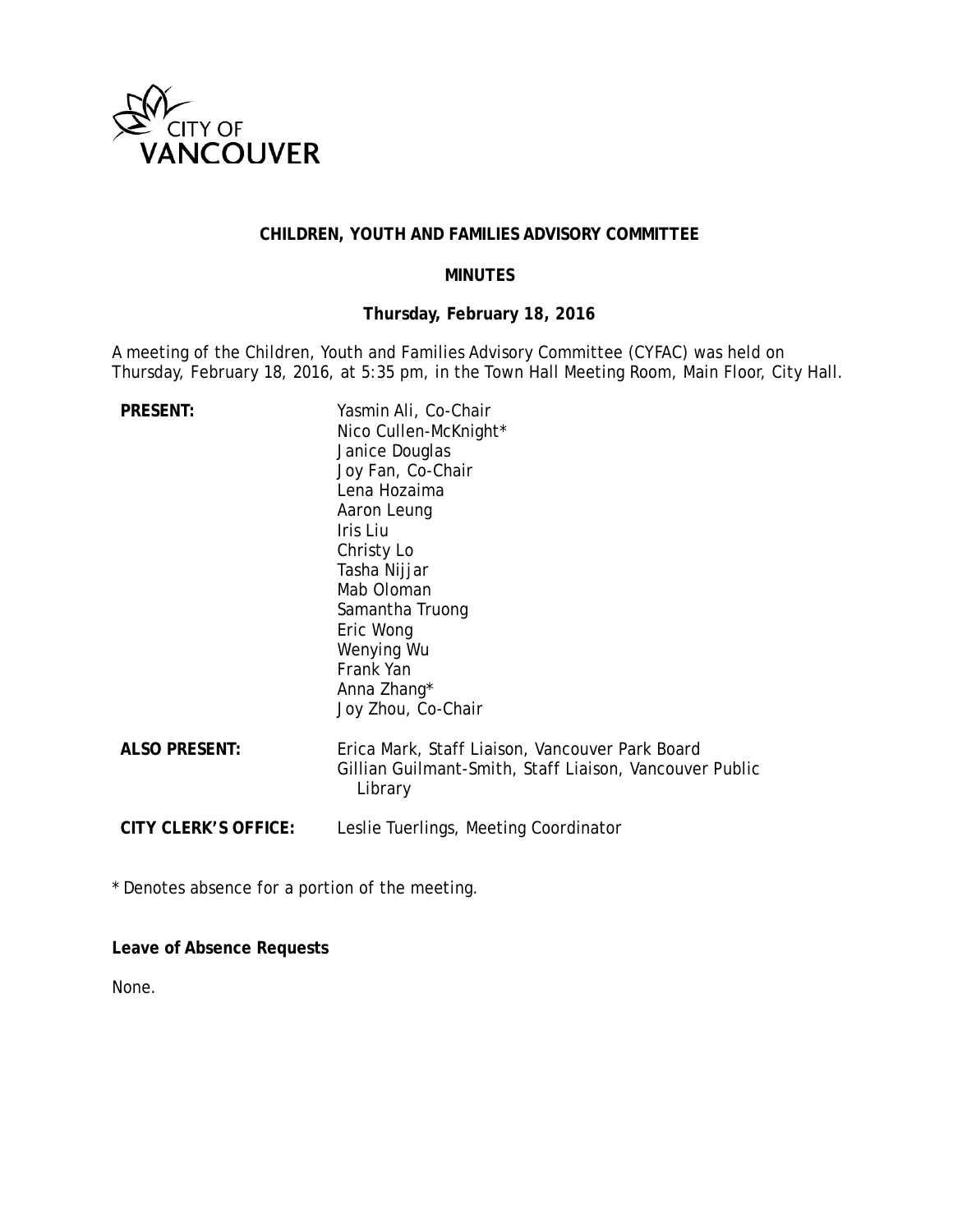#### **Approval of Minutes**

MOVED by Samantha Truong SECONDED by Lena Hozaima

> THAT the minutes of the Children, Youth and Families Advisory Committee meeting held on November 26, 2015, be approved.

CARRIED UNANIMOUSLY (Nico Cullen-McKnight and Anna Zhang absent for the vote)

### **1. Family Friendly Housing Update**

Allison Dunnet, Housing Policy and Projects, provided a presentation on this matter and responded to questions.

Following discussion, the Committee agreed to create a Family Housing Subcommittee.

### **2. Active Transportation Promotion and Enabling Plan – 2016 Priorities, Including Cycling Education in Schools**

Lynn Guilbault, Project Manager, Stakeholder and Active Transportation Community Relations, provided a presentation on this matter and, along with Dale Bracewell, Manager, Active Transportation, responded to questions.

The Committee provided feedback in regard to cycling education in schools to be included in staff's report back to Council.

### **3. Update on Filling Committee Positions**

The Meeting Coordinator advised that there are now five vacant positions on the Committee. Applications are being accepted from February 22, 2016, until March 18, 2016, at 5 pm. Please direct interested parties to [vancouver.ca/volunteer](http://vancouver.ca/your-government/vacancies-for-advisory-boards-committees.aspx) to apply.

#### **4. Working Session Feedback/Survey Discussion**

Aaron Leung provided a brief overview of the survey responses and noted that he will be reopening the survey for those who did not have a chance to complete it.

### **5. South False Creek Seawall Update**

Joy Fan provided a brief overview of the South False Creek Seawall Open House she attended on February 2, 2016.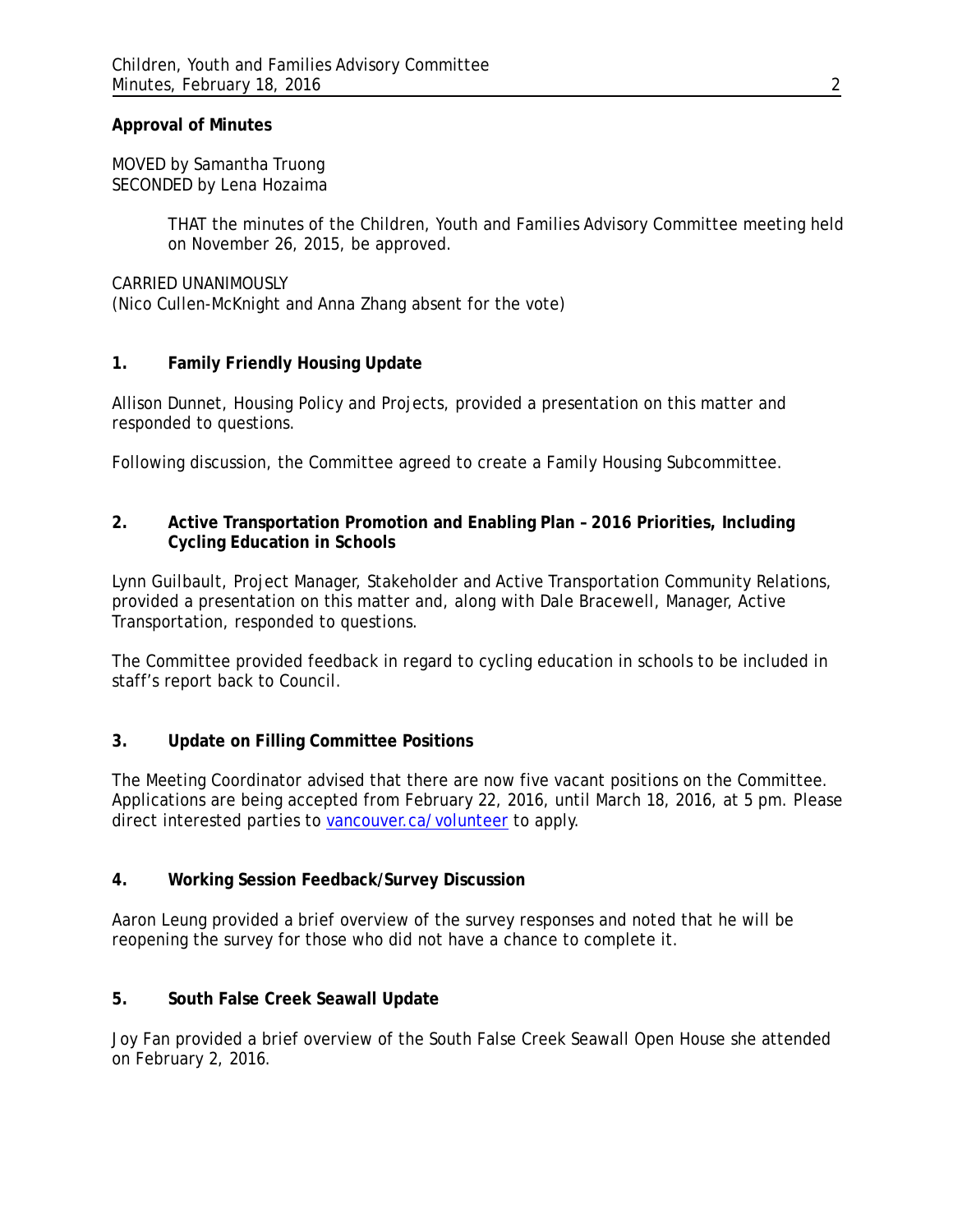### **6. Vancouver School Board Closure**

Aaron Leung reviewed the suggested school closures and the Committee and agreed to reach out to the School Board liaison to discuss further.

# **7. City Ban on Plastic Bags**

Joy Fan led the Committee in a discussion regarding the City's possible ban on plastic bags.

# **8. Vancouver Park Board City Wide Youth Council**

Erica Mark, Staff Liaison, Vancouver Park Board, provided an overview of the City Wide Youth Council and their subcommittees. She also invited a representative from the Committee to attend the next City Wide Youth Council meeting on March 9, 2016. Lena Hozaima and Joy Fan will attend.

## **9. Sanctuary City / Access without Fear**

Tasha Nijjar provided an overview of the Sanctuary City meeting she attended last week. She also noted that the Mayor's Task Force on Immigration is working on a draft policy and will be presenting to Council in the Spring.

# **10. 10th Avenue Corridor Stakeholder Workshop**

The Committee was invited to send one or two representatives to the 10<sup>th</sup> Avenue Corridor Stakeholder Workshop on February 25 and 29, 2016. Please advise Yasmin Ali if you are interested in attending.

# **11. Procedure Regarding Invites to Meetings and Events**

The Committee agreed to circulate invitations and confirm who will be attending via email.

### **12. New Business**

### **a) Updates from Committee Members**

Gillian Guilmant-Smith distributed brochures for the Vancouver Public Library's spring break programs.

Eric Wong reminded the Committee that Pink Shirt Day, is on Wednesday, February 24, 2016.